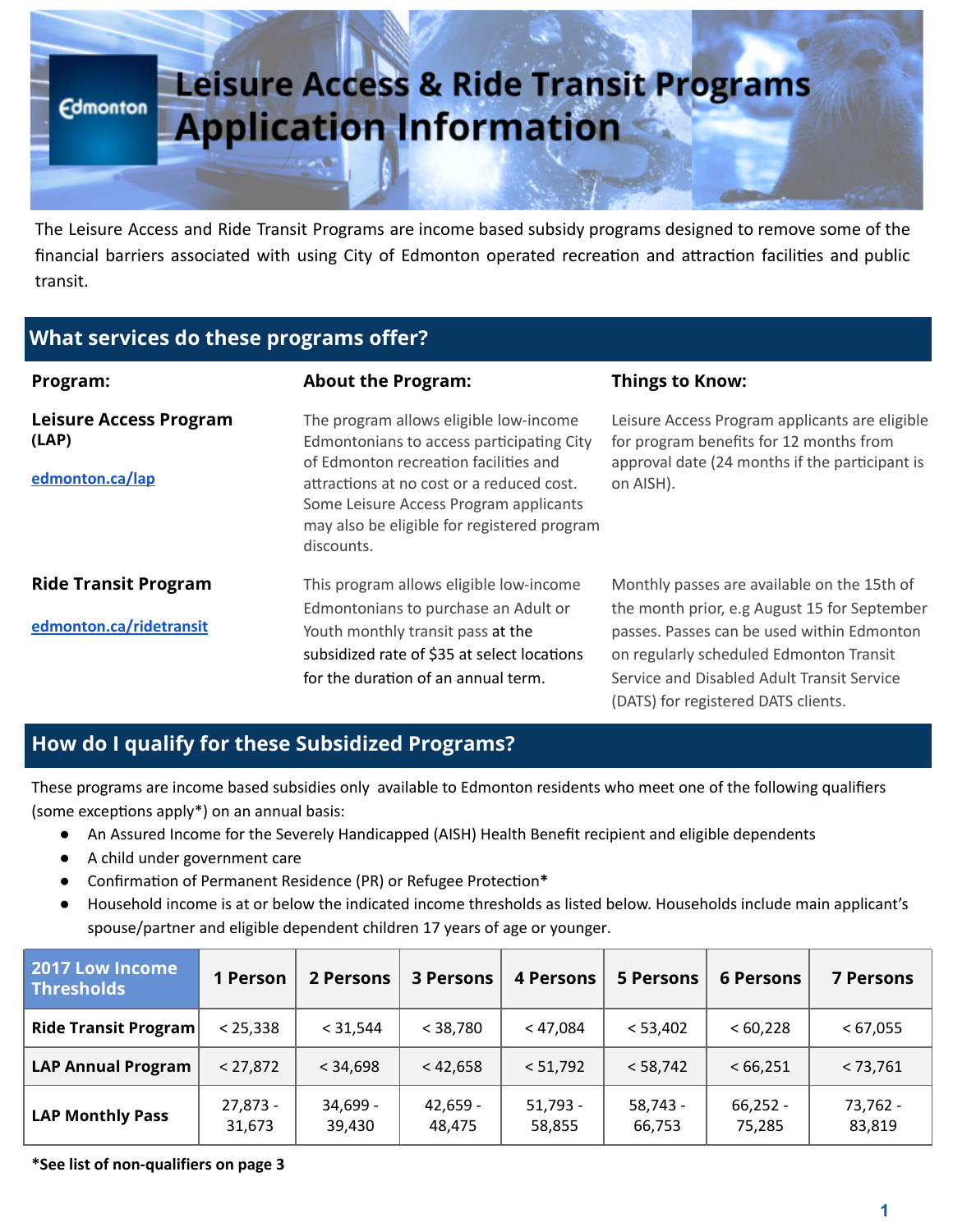You will be required to provide the following: documentation as listed below for ONE OR MORE income qualifiers, Edmonton residency verification, and eligible dependent verification (only applicable if you have children 17 years of age and younger).

| <b>INCOME QUALIFICATIONS</b>                                                                                                                                                                                                                                                                      | <b>Additional Information</b>                                                                                                                                                                                                                                                                                                                                                                                                                                                                                                                                                                                                                |  |  |  |
|---------------------------------------------------------------------------------------------------------------------------------------------------------------------------------------------------------------------------------------------------------------------------------------------------|----------------------------------------------------------------------------------------------------------------------------------------------------------------------------------------------------------------------------------------------------------------------------------------------------------------------------------------------------------------------------------------------------------------------------------------------------------------------------------------------------------------------------------------------------------------------------------------------------------------------------------------------|--|--|--|
| <b>Canada Revenue Agency Notice of Assessment</b><br>A copy of your's and your spouse/common-law partner's (if<br>applicable) 2017 Notice of Assessment (NOA) or Notice of<br>Reassessment (if applicable).                                                                                       | • Any person 18 years of age or older MUST submit their<br>own application and supporting documents.<br>2016 Notice of Assessments will be accepted until May<br>31, 2018. If you are renewing, ensure you did not use<br>your 2016 NOA in your previous application.<br>Approved applicants will qualify for one year. Applicants<br>will need to re-apply with full documentation in order to<br>re-qualify at the end of the one year term.<br>Please visit www.cra.gc.ca/myaccount to register/sign<br>on and access your Notice of Assessment.                                                                                          |  |  |  |
| <b>Assured Income for the Severely Handicapped</b><br>benefits (AISH)<br>A copy of your AISH Health Benefits Card, from within the last 3<br>months, listing all dependents (if applicable).                                                                                                      | Approved applicants will qualify for two years.<br>Applicants will need to re-apply with full documentation<br>in order to re-qualify at the end of the two year term.<br>Individuals who are in the care of another should also<br>submit the LAP - Release of Information and<br>Responsibility form.                                                                                                                                                                                                                                                                                                                                      |  |  |  |
| <b>Newly Landed Refugee or Immigrant</b><br>A copy of Confirmation of Permanent Residence (PR) or<br>Refugee Protection Claimant documents, with arrival dates within<br>1 (one) year, for each person applying, where applicable.                                                                | • Any household family members that do not have these<br>documents will need to qualify under another income<br>qualifier.<br>• To qualify for Ride Transit, you must provide one of the<br>other income qualifications. See Who Does Not<br>Qualify? on page 3 for more information.<br>Approved applicants will only qualify for one year and<br>will need to reapply under one of the other Income<br>Verifications.                                                                                                                                                                                                                      |  |  |  |
| <b>Child Under Government Care</b><br>A current copy of the Delegation of Powers that lists the child and<br>displays one of the following delegations: foster parent, kinship<br>care provider, director of a foster care, or director of child and<br>youth facility. Some conditions do apply. | Delegations must be dated within 90 days. If older, a<br>formalized letter must accompany it that outlines the<br>child's current living status/situation on a designated<br>organization or agency letterhead, dated within 90 days,<br>signed by a caseworker with their information. This can<br>also include the child's current physical address for<br>Edmonton Residency verification.<br>Individuals under government care should also submit<br>the LAP - Release of Information and Responsibility<br>form.<br>The individual listed as the delegate should be the one<br>completing the application and all other required forms. |  |  |  |
| <b>EDMONTON RESIDENCY VERIFICATION</b>                                                                                                                                                                                                                                                            | <b>Additional Information</b>                                                                                                                                                                                                                                                                                                                                                                                                                                                                                                                                                                                                                |  |  |  |
| Either a current copy of a:<br>Provincial or federal government document with the name<br>and address of the main applicant. Examples: Notice of<br>Assessment (NOA), AISH Health Benefits Card (HBC).<br>Utility, telephone or cable bill                                                        | Documents must be dated within 6 Months of applying.<br>NOA's can be used if dated within the year of issue.<br>If using a NOA or AISH HBC as one of your income<br>qualifications, the same copy can be used as Edmonton                                                                                                                                                                                                                                                                                                                                                                                                                    |  |  |  |

#### Updated 04.03.2018 2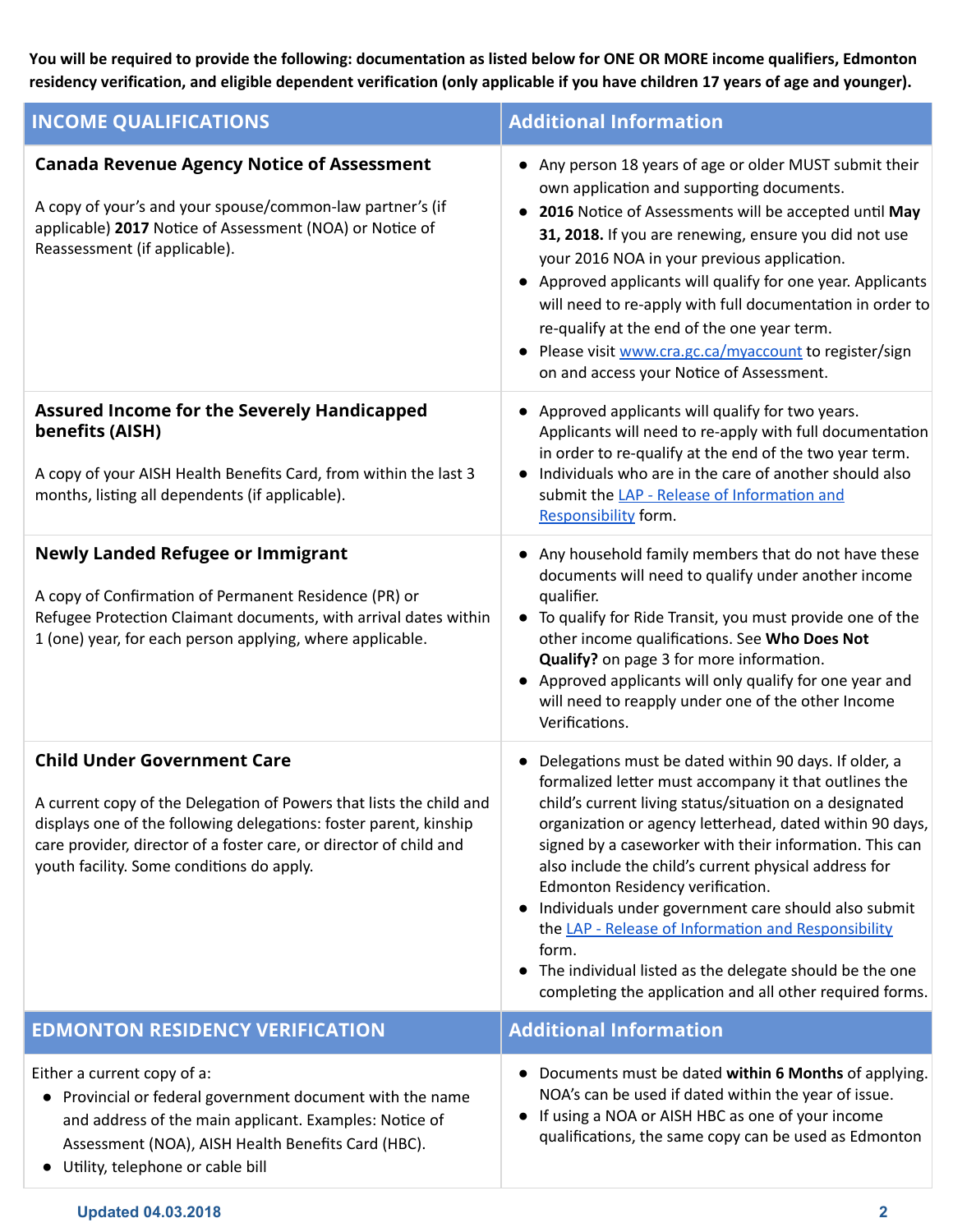|                                                                                                                                                                                                                  | Residency verification if it includes your current address<br>as matching on the application form.<br>• PO Boxes or Rural Route addresses are not accepted.                                                                                                                                                                                                                                                                                                                                                           |
|------------------------------------------------------------------------------------------------------------------------------------------------------------------------------------------------------------------|-----------------------------------------------------------------------------------------------------------------------------------------------------------------------------------------------------------------------------------------------------------------------------------------------------------------------------------------------------------------------------------------------------------------------------------------------------------------------------------------------------------------------|
| <b>ElIGIBLE DEPENDANT(S) VERIFICATION</b>                                                                                                                                                                        | <b>Additional Information</b>                                                                                                                                                                                                                                                                                                                                                                                                                                                                                         |
| A copy of your or your spouse/common-law partner's 2016 Canada<br>Child Tax Benefit Notice (CCB) or related tax credit documentation<br>that lists ALL applicable dependants aged 17 years of age or<br>younger. | • If any children are listed on the application form,<br>eligible dependant verification MUST be submitted<br>Documentation must list parent/guardian and be dated<br>within 1 (one) year.<br>• If you are a legal guardian to someone else's children<br>that are 17 years of age or younger, a Delegation of<br>Powers listing Kinship care or Foster care must be<br>provided in order to include them (see listed above in<br><b>Child Under Government Care - Addition Information</b><br>for more information). |

# Who does not qualify?

Individuals are not eligible for the Ride Transit Program if they are:

- Aged 65 and over
- Aged 5 and under
- Students enrolled at NAIT, MacEwan, Norquest or the U of A
	- Their spouse/common-law partner and dependants 17 years of age or younger, may still be eligible if they meet the required Income Qualifications.
- Canadian National Institute for the Blind (CNIB) card holders
- Children under government care who receive a transit pass from Child and Family Services
- Individuals applying with the income qualification Newly Landed Refugee or Immigrant must submit one of the other income qualifications in order to be considered for the program.
	- Those who are receiving Refugee Assistance Program (RAP) funding can submit a letter of Income Verification from Immigration, Refugees and Citizenship Canada (IRCC) along with their Refugee Protection Claimant Document. The letter from IRCC should include their name, file number, monthly allowance and number of family members.
	- Individuals who have come to Canada as Privately Sponsored Refugees may also submit a letter of Income Verification from their Sponsorship Agreement Holder (SAH).
- Exceeding the income threshold as noted for Ride Transit Program on page 1 (Statistic Canada's Federal Low Income Cut-Off figures for municipality of more than 500,000 inhabitants).

Individuals are not eligible for the Leisure Access Program if they are:

- Exceeding the income thresholds as noted for the LAP Annual Program or LAP Monthly Pass on page 1
- Students enrolled at NAIT, MacEwan or the U of A; however, they can still be qualified if they have eligible dependents aged 17 years or younger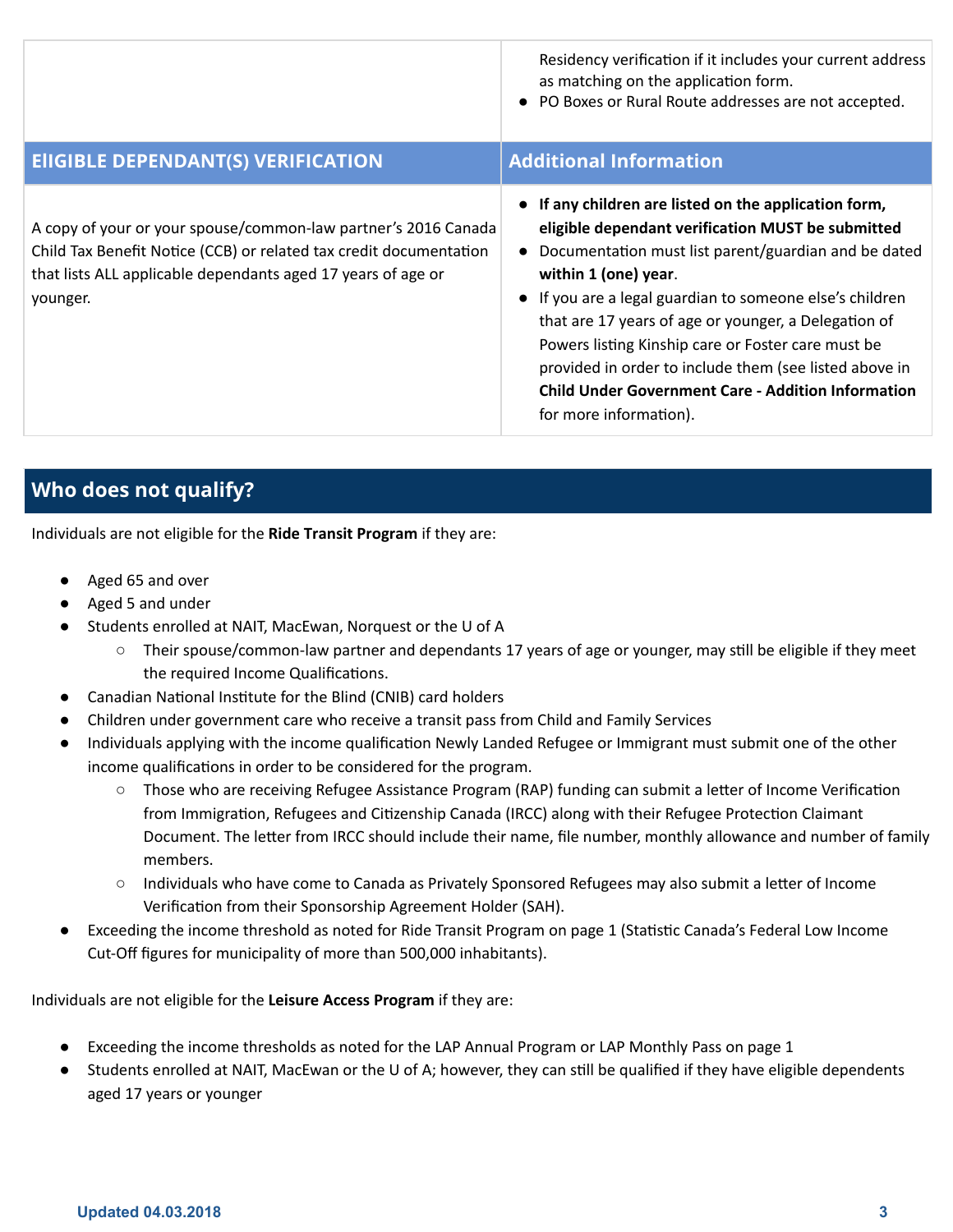## How do I submit my application?

All applications must include:

- A completed Leisure Access & Ride Transit Program Application & Renewal Form as found on pages 7 & 8 (Application PAGE 1 & 2)
- Income Qualification documentation
- Edmonton Residency Verification documentation
- Eligible Dependant Verification documentation (where applicable)
- LAP Release of Information and Responsibility Form (where applicable)

You can drop off completed & signed applications at one of the following:

- Your nearest City of Edmonton Recreation Centre or Attraction (visit edmonton.ca/lap for participating facilities)
- Edmonton Service Centre Edmonton Tower, 2nd Floor 10111 104 Avenue NW Monday – Friday 8:00am - 4:30pm; Closed Holidays

You may also mail completed & signed applications to:

**Leisure Access Program** PO Box 2359 Edmonton, AB T5J 2R7

Faxed or emailed forms are not accepted. The approval process may take up to 2 - 3 weeks depending on the time of year and the number of applications received. For questions about the programs and the application process, please call 311, email [lap@edmonton.ca](mailto:lap@edmonton.ca) or visit a participating City of Edmonton recreation facility or attraction.

Ride Transit Program applicants: Immediate, temporary approval of the Ride Transit Program is offered at the Edmonton Service Centre ONLY. Temporary approvals may be granted if your application is fully completed, all supporting documentation is included and your application is showing as meeting the Income Qualification of. Some conditions will apply.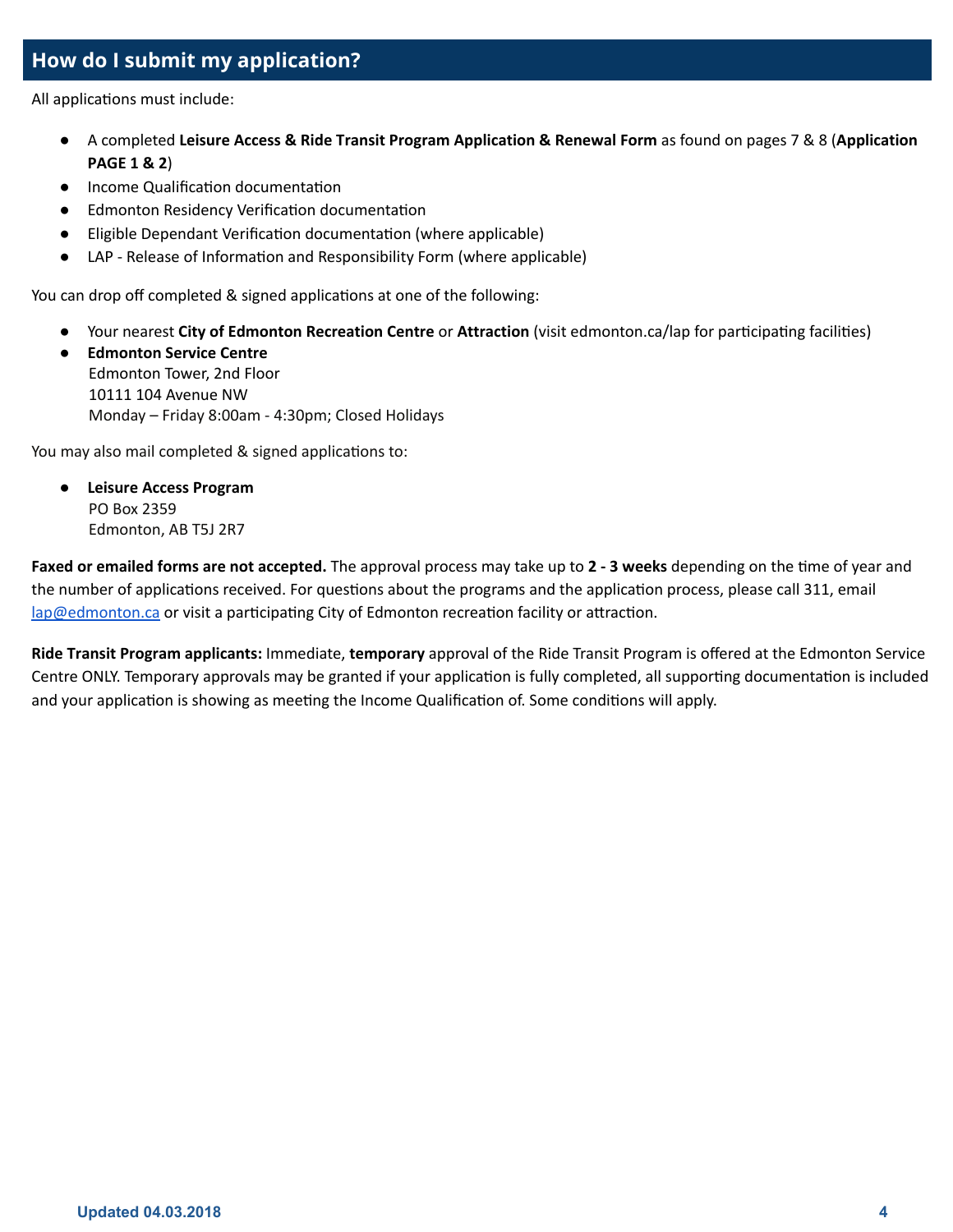## How do I start using my Leisure Access Program benefits?

A welcome letter will be sent to the applicant(s) once their enrollment has been approved. This letter will include:

- Which program(s) you were approved for
- Information on program benefits and instructions on how to receive them
	- Approved participants for the LAP Monthly Pass will be able to purchase it at a subsidized rate of \$20 for Individual or \$70 for a Family.
- Instructions on how to obtain your membership card
- A list of all applicable locations to use your membership

## Participating Leisure Access Program Locations

[O'Leary](https://www.edmonton.ca/activities_parks_recreation/oleary.aspx) Fitness and Leisure Centre 8804 132 Avenue

Fred Broadstock Outdoor Pool 10515 158 Street

> Kinsmen Sports Centre 9100 Walterdale Hill

Queen Elizabeth Outdoor Pool 9170 Walterdale Hill

> Oliver Outdoor Pool 10315 119 Street

### NORTH

ACT Aquatic and [Recreation](https://www.edmonton.ca/activities_parks_recreation/act.aspx) Centre Clareview [Community](https://www.edmonton.ca/activities_parks_recreation/clareview.aspx) Recreation Centre 2909 113 Avenue 3804 139 Avenue

Eastglen Leisure Centre 11410 68 Street

Borden Outdoor Pool 11200 74 Street

#### CENTRAL & WEST

[Commonwealth](https://www.edmonton.ca/activities_parks_recreation/commonwealth.aspx) Community [Recreation](https://www.edmonton.ca/activities_parks_recreation/commonwealth.aspx) Centre 11000 Stadium Rd NW

Peter Hemingway Fitness & Leisure Centre 13808 111 Avenue

SOUTH

Mill Woods [Recreation](https://www.edmonton.ca/activities_parks_recreation/mill-woods.aspx) Centre 7207 28 Avenue

Terwillegar [Community](https://www.edmonton.ca/activities_parks_recreation/meadows.aspx) Recreation Centre The Meadows Community Recreation Centre 2051 Leger Rd NW 2704 17 Street

[Confederation](https://www.edmonton.ca/activities_parks_recreation/confederation.aspx) Leisure Centre 11204 43 Avenue

Mill Creek Outdoor Pool 9555 84 Avenue

Bonnie Doon Leisure Centre 8648 81 Street

> Scona Pool 10450 72 Avenue

### ATTRACTIONS & SPECIALITY FACILITIES

Edmonton Valley Zoo Buena Vista Road & 134 Street

John Janzen Nature Centre & Fort Edmonton Park Fox Drive and Whitemud Drive Prince of Wales Armouries 10440 108 Avenue

> City Arts Centre 10943 84 Avenue

The Reuse Centre 6835 83 Street

Victoria Golf Course & Driving Range 12130 River Valley Road

> Rundle Golf Course 2902 118 Avenue

Riverside Golf Course 8630 Rowland Road

Londonderry Fitness & Leisure Centre 14528 66 Street

> Grand Trunk Fitness & Leisure Centre 13025 112 Street

Jasper Place Fitness & Leisure Centre 9200 163 Street

St. Francis Xavier Sports Centre 9240 163 Street

Central Lions Fitness Centre 11113 113 Street

Hardisty Leisure Centre 10535 65 Street

Updated 04.03.2018 5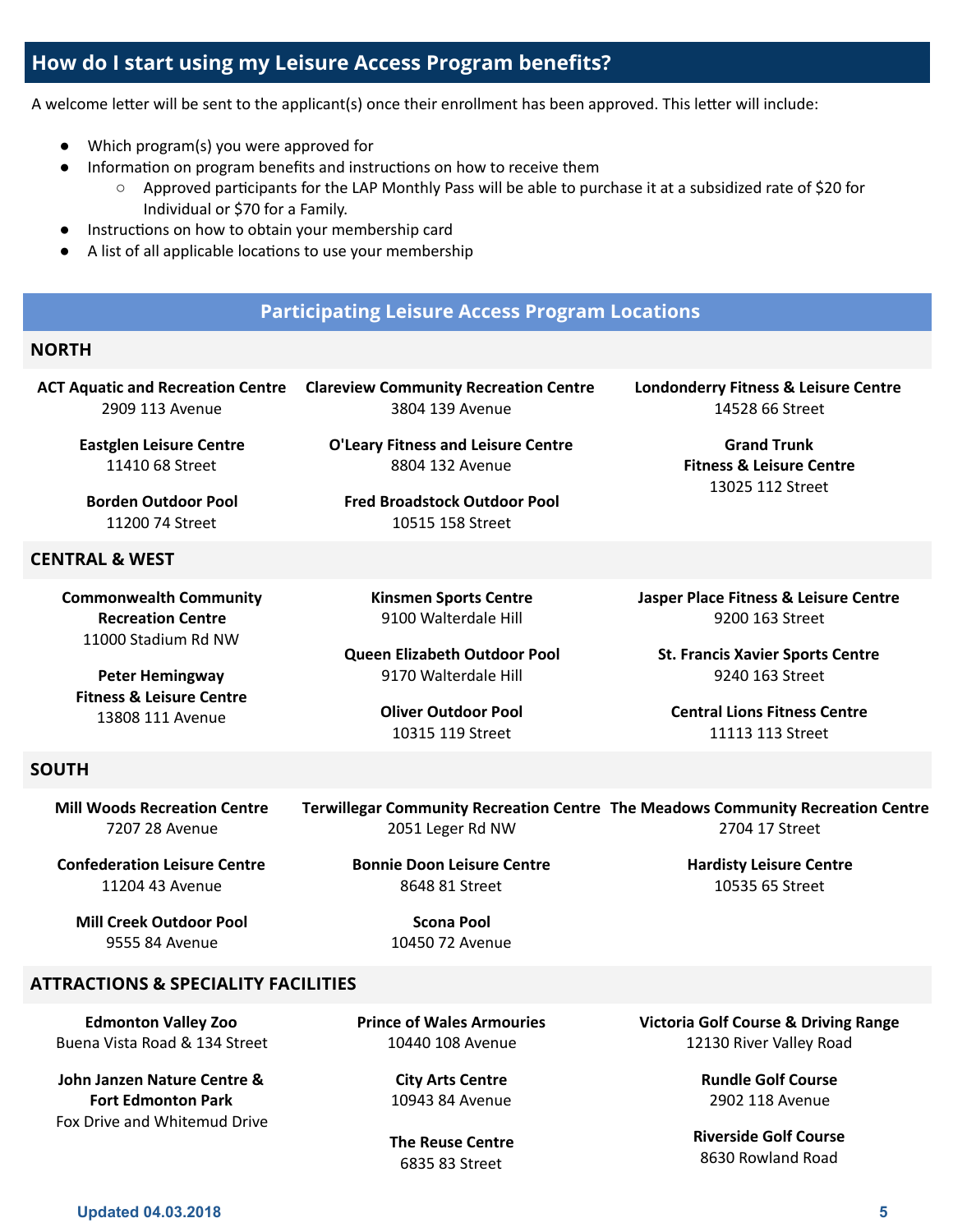## How do I purchase a monthly transit pass through the Ride Transit Program?

Approved applicants can purchase a monthly pass at the subsidized rate of \$35 in person with their Recreation Membership Card or Government Issued ID at any of the 12 participating locations throughout the city. Accepted payment methods are: Cash, Debit, Visa, Mastercard or American Express. Passes for next month become available on the 15th of the month prior, and will be available for purchase until the 14th of the following month.

Example: September's transit pass may be purchased as early as August 15th, but cannot be used as valid fare payment until September 1, and is available for purchase until September 14th; October's transit pass becomes available for purchase on September 15th.

Only one monthly pass at the subsidized rate of \$35 will be permitted per participant per month for the length of term you are approved for. ETS does not replace lost or stolen passes.

## 12 Participating Ride Transit Program Sale Locations

[Abbottsfield](https://www.epl.ca/locations/EPLABB/) - Penny McKee Library 3410 118 Avenue Serviced by ETS routes: 8, 141, 142, 180, 183 Free Parking available

ACT Aquatic and [Recreation](https://www.edmonton.ca/activities_parks_recreation/act.aspx) Centre 2909 113 Avenue Serviced by ETS routes: 141, 142 Free Parking available

Clareview [Community](https://www.edmonton.ca/activities_parks_recreation/clareview.aspx) Recreation Centre 3804 139 Avenue Serviced by ETS route: 182 Free Parking available

#### [Commonwealth](https://www.edmonton.ca/activities_parks_recreation/commonwealth.aspx) Community Recreation Centre

11000 Stadium Rd NW Serviced by ETS routes: 2, 120, 125, LRT Free Parking available

#### [Confederation](https://www.edmonton.ca/activities_parks_recreation/confederation.aspx) Leisure Centre

11204 43 Avenue Serviced by ETS routes: 17, 40, 41, 50, 53, 74 Free Parking available

#### [Edmonton](https://www.edmonton.ca/programs_services/edmonton-service-centre.aspx) Service Centre

2nd Floor 10111 104 Avenue Monday - Friday\* (8am-4:30pm) Serviced by ETS routes: 1,3,7,8,9,16, 52,100,111,112,134,140,151 Paid Parking available

Jasper Place [Library](https://www.epl.ca/locations/EPLJPL/) 9010 156 Street Serviced by ETS routes: 1, 310 Free Parking available

Meadows [Community](https://www.edmonton.ca/activities_parks_recreation/meadows.aspx) Recreation Centre 2704 17 Street Serviced by ETS routes: 67, 95, 370 Free Parking available

> Mill Woods [Recreation](https://www.edmonton.ca/activities_parks_recreation/mill-woods.aspx) Centre 7207 28 Avenue

Serviced by ETS routes: 64, 65, 81, 340 Free Parking available

[O'Leary](https://www.edmonton.ca/activities_parks_recreation/oleary.aspx) Fitness and Leisure Centre 8804 132 Avenue Serviced by ETS route: 153 Free Parking available

Terwillegar [Community](https://www.edmonton.ca/activities_parks_recreation/terwillegar.aspx) Recreation Centre 2051 Leger Rd NW

Serviced by ETS routes: 23,24,25,30,31,34,36,37 Free Parking available

Woodcroft Library [\(Westmount\)](https://www.epl.ca/locations/EPLWOO/) 13420 114 Avenue Serviced by ETS routes: 5, 122, 124, 128, 150 Free Parking available

All locations are wheelchair accessible, serviced by ETS routes and open 7 days a week, except the Edmonton Service Centre.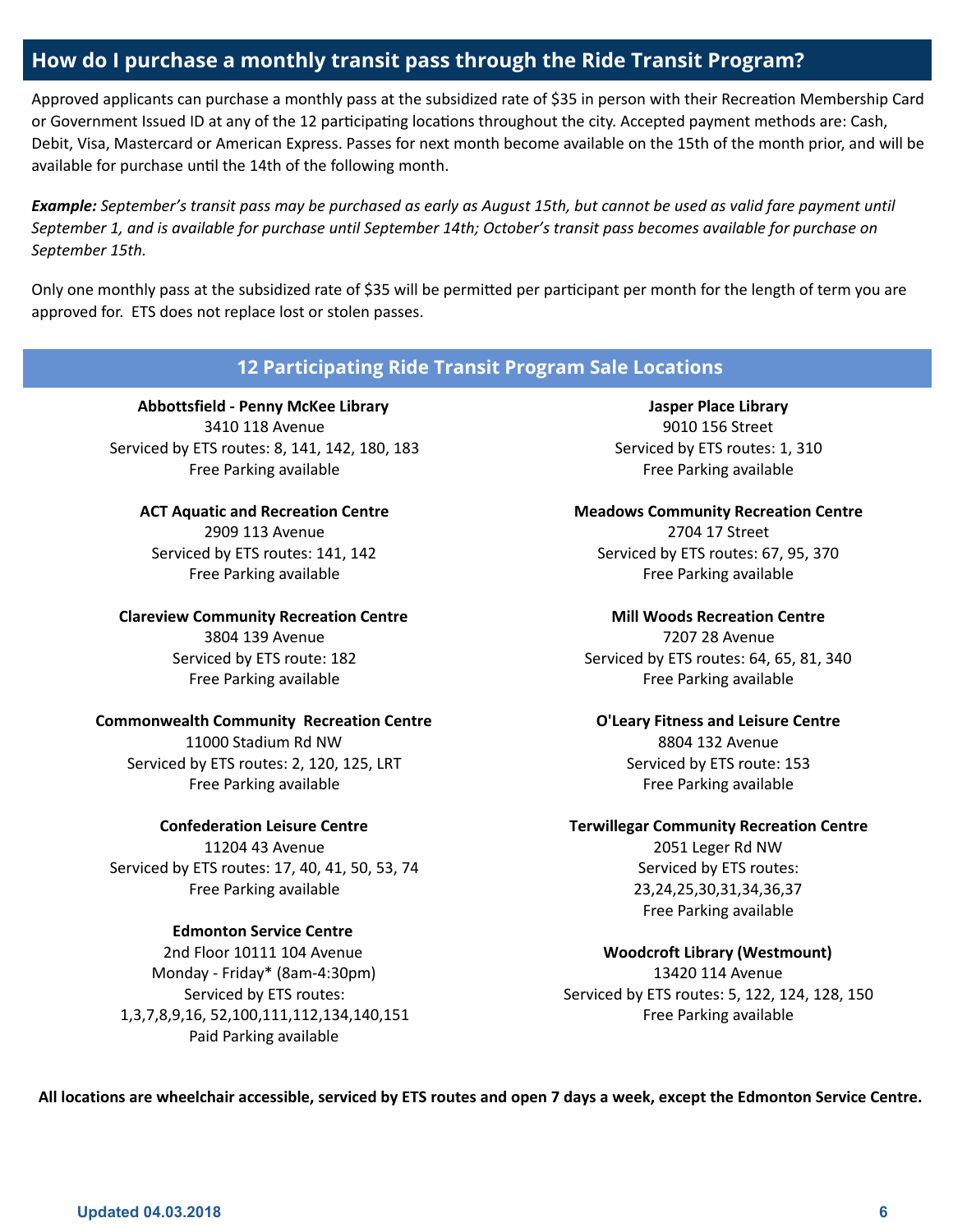# Leisure Access & Ride Transit Programs **Edmonton Application Form**

## MAIN APPLICANT INFORMATION

| <b>First Name(s):</b>                                                                               |                                                                                | <b>Middle Name:</b>                                    |                             | Last Name:                      |  |
|-----------------------------------------------------------------------------------------------------|--------------------------------------------------------------------------------|--------------------------------------------------------|-----------------------------|---------------------------------|--|
| <b>Current Physical Address:</b>                                                                    |                                                                                | <b>Postal Code:</b>                                    |                             | <b>Main Phone Number:</b>       |  |
| <b>Email Address:</b>                                                                               |                                                                                | <b>Gender (optional):</b><br>$\Box$ Male $\Box$ Female | Date of Birth (MM/DD/YYYY): |                                 |  |
| $\Box$ Separated / Divorced<br><b>Marital Status:</b> $\Box$ Single<br>$\Box$ Married / Common-law* | <b>Type of Application:</b> $\Box$ Renewal<br>$\Box$ New $\Box$ Adding Members |                                                        |                             | <b>Barcode (if Applicable):</b> |  |
| *If your spouse / common-law partner does not live with you, please provide a brief explanation:    |                                                                                |                                                        |                             |                                 |  |

Are you or anyone listed under Additional Family Members CURRENTLY enrolled full time in a post secondary school?  $\Box$  No  $\Box$  Yes; Please select school:  $\Box$  University of Alberta  $\Box$  NAIT  $\Box$  MacEwan  $\Box$  Norquest  $\Box$  Other: \_\_\_\_\_\_\_\_\_

Are you or anyone listed under Additional Family Members a Disabled Adult Transit Service (DATS) client?

 $\square$  No  $\square$  Yes; please list Client Number(s):

Are you or anyone listed under Additional Family Members a Canadian National Institute for the Blind (CNIB) cardholder?  $\square$  No  $\square$  Yes; please list who:

# ADDITIONAL FAMILY MEMBERS

| <b>FIRST NAME</b> | <b>LAST NAME</b> | <b>SCHOOL NAME</b><br>Post Secondary or Grade | <b>RELATION TO</b><br><b>APPLICANT</b> | <b>GENDER</b><br>Optional | <b>DATE OF BIRTH</b><br>MM/DD/YYYY |
|-------------------|------------------|-----------------------------------------------|----------------------------------------|---------------------------|------------------------------------|
|                   |                  |                                               |                                        |                           |                                    |
|                   |                  |                                               |                                        |                           |                                    |
|                   |                  |                                               |                                        |                           |                                    |
|                   |                  |                                               |                                        |                           |                                    |
|                   |                  |                                               |                                        |                           |                                    |
|                   |                  |                                               |                                        |                           |                                    |